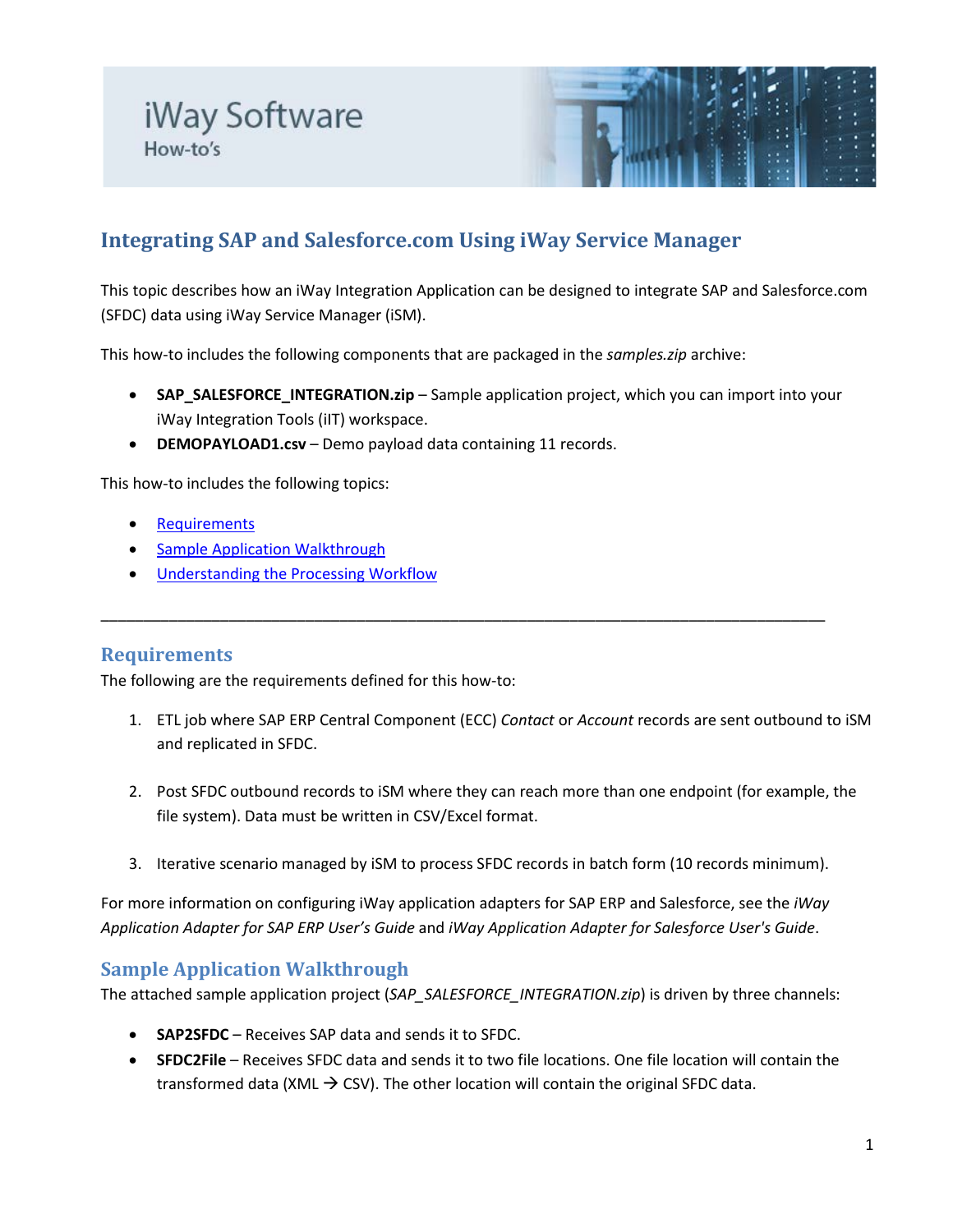• **CSV2SFDC** – Meets requirement #3 listed above, and accepts an input CSV document with any batch size and updates SFDC accordingly.

The following image shows the layout of the attached sample application project (*SAP\_SALESFORCE\_INTEGRATION.zip*).



The configuration parameters are defined using the following special register (SREG) sets:

## **SAPCOMMUNICATION Register Set**

| <b>Name</b>        | <b>Type</b> | Value                             |
|--------------------|-------------|-----------------------------------|
| <b>GATEWAYPORT</b> | string      | sapgw00                           |
| <b>GATEWAYHOST</b> | string      | esdsun9                           |
| APPLICATIONSERVER  | string      | esdsun9                           |
| PROGRAMID          | string      | <b>SHPROG</b>                     |
| <b>SYSTEMNO</b>    | string      | 00                                |
| <b>USER</b>        | string      |                                   |
| password           | password    | ENCR(3205322931831131062333215313 |